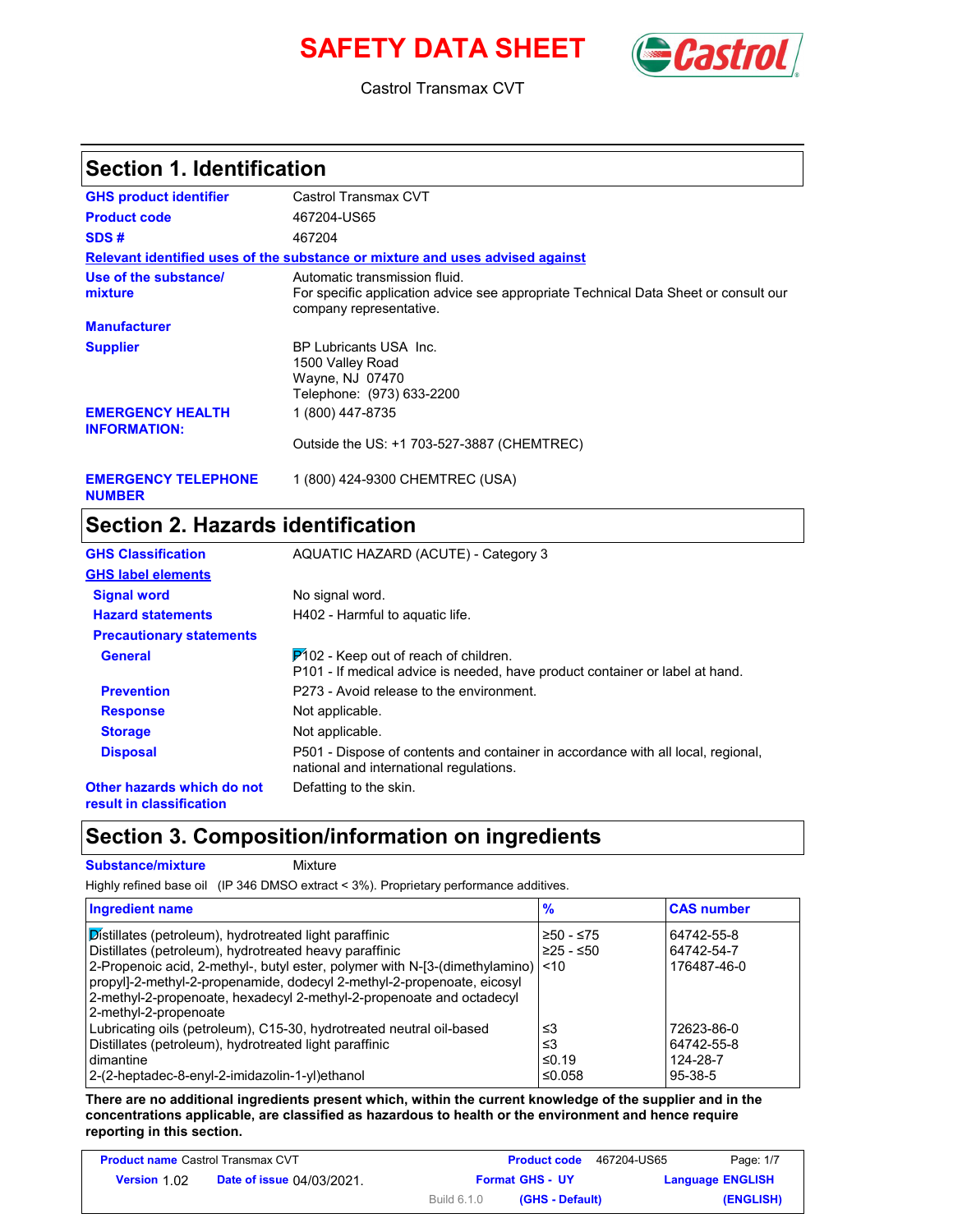**Occupational exposure limits, if available, are listed in Section 8.**

#### **Section 4. First aid measures**

| <b>Description of necessary first aid measures</b> |                                                                                                                                                                                                                                                                                                |
|----------------------------------------------------|------------------------------------------------------------------------------------------------------------------------------------------------------------------------------------------------------------------------------------------------------------------------------------------------|
| Eye contact                                        | In case of contact, immediately flush eyes with plenty of water for at least 15 minutes.<br>Eyelids should be held away from the eyeball to ensure thorough rinsing. Check for<br>and remove any contact lenses. Get medical attention.                                                        |
| <b>Skin contact</b>                                | Wash skin thoroughly with soap and water or use recognized skin cleanser.<br>Remove contaminated clothing and shoes. Wash clothing before reuse. Clean<br>shoes thoroughly before reuse. Get medical attention if symptoms occur.                                                              |
| <b>Inhalation</b>                                  | Finhaled, remove to fresh air. In case of inhalation of decomposition products in a<br>fire, symptoms may be delayed. The exposed person may need to be kept under<br>medical surveillance for 48 hours. Get medical attention if symptoms occur.                                              |
| <b>Ingestion</b>                                   | Do not induce vomiting unless directed to do so by medical personnel. Never give<br>anything by mouth to an unconscious person. If unconscious, place in recovery<br>position and get medical attention immediately. Get medical attention if adverse<br>health effects persist or are severe. |
| <b>Protection of first-aiders</b>                  | No action shall be taken involving any personal risk or without suitable training. It<br>may be dangerous to the person providing aid to give mouth-to-mouth resuscitation.                                                                                                                    |
| Most important symptoms/effects, acute and delayed |                                                                                                                                                                                                                                                                                                |
|                                                    | See Section 11 for more detailed information on health effects and symptoms.                                                                                                                                                                                                                   |

#### **Notes to physician Specific treatments Indication of immediate medical attention and special treatment needed, if necessary** No specific treatment. Treatment should in general be symptomatic and directed to relieving any effects. In case of inhalation of decomposition products in a fire, symptoms may be delayed. The exposed person may need to be kept under medical surveillance for 48 hours.

### **Section 5. Fire-fighting measures**

| <b>Extinguishing media</b>                               |                                                                                                                                                                                                                                                                          |
|----------------------------------------------------------|--------------------------------------------------------------------------------------------------------------------------------------------------------------------------------------------------------------------------------------------------------------------------|
| <b>Suitable</b>                                          | Use foam or all-purpose dry chemical to extinguish.                                                                                                                                                                                                                      |
| <b>Not suitable</b>                                      | Do not use water jet.                                                                                                                                                                                                                                                    |
| <b>Specific hazards arising</b><br>from the chemical     | Fire water contaminated with this material must be contained and prevented from<br>being discharged to any waterway, sewer or drain. In a fire or if heated, a pressure<br>increase will occur and the container may burst. This material is harmful to aquatic<br>life. |
| <b>Hazardous thermal</b><br>decomposition products       | Combustion products may include the following:<br>carbon oxides (CO, CO <sub>2</sub> ) (carbon monoxide, carbon dioxide)<br>nitrogen oxides (NO, $NO2$ etc.)                                                                                                             |
| <b>Special precautions for fire-</b><br>fighters         | No action shall be taken involving any personal risk or without suitable training.<br>Promptly isolate the scene by removing all persons from the vicinity of the incident if<br>there is a fire.                                                                        |
| <b>Special protective</b><br>equipment for fire-fighters | Fire-fighters should wear positive pressure self-contained breathing apparatus<br>(SCBA) and full turnout gear.                                                                                                                                                          |

#### **Section 6. Accidental release measures**

|                                  | Personal precautions, protective equipment and emergency procedures                                                                                                                                                                                                                                                                                                                                                                |
|----------------------------------|------------------------------------------------------------------------------------------------------------------------------------------------------------------------------------------------------------------------------------------------------------------------------------------------------------------------------------------------------------------------------------------------------------------------------------|
| For non-emergency<br>personnel   | Contact emergency personnel. No action shall be taken involving any personal risk<br>or without suitable training. Evacuate surrounding areas. Keep unnecessary and<br>unprotected personnel from entering. Do not touch or walk through spilled material.<br>Avoid breathing vapor or mist. Provide adequate ventilation. Put on appropriate<br>personal protective equipment. Floors may be slippery; use care to avoid falling. |
| For emergency responders         | Entry into a confined space or poorly ventilated area contaminated with vapor, mist<br>or fume is extremely hazardous without the correct respiratory protective equipment<br>and a safe system of work. Wear self-contained breathing apparatus. Wear a<br>suitable chemical protective suit. Chemical resistant boots. See also the<br>information in "For non-emergency personnel".                                             |
| <b>Environmental precautions</b> | Avoid dispersal of spilled material and runoff and contact with soil, waterways,<br>drains and sewers. Inform the relevant authorities if the product has caused<br>environmental pollution (sewers, waterways, soil or air). Water polluting material.<br>May be harmful to the environment if released in large quantities.                                                                                                      |

#### **Methods and materials for containment and cleaning up**

| <b>Product name Castrol Transmax CVT</b> |                                  |                        | <b>Product code</b> | 467204-US65 | Page: 2/7               |
|------------------------------------------|----------------------------------|------------------------|---------------------|-------------|-------------------------|
| <b>Version 1.02</b>                      | <b>Date of issue 04/03/2021.</b> | <b>Format GHS - UY</b> |                     |             | <b>Language ENGLISH</b> |
|                                          |                                  | <b>Build 6.1.0</b>     | (GHS - Default)     |             | (ENGLISH)               |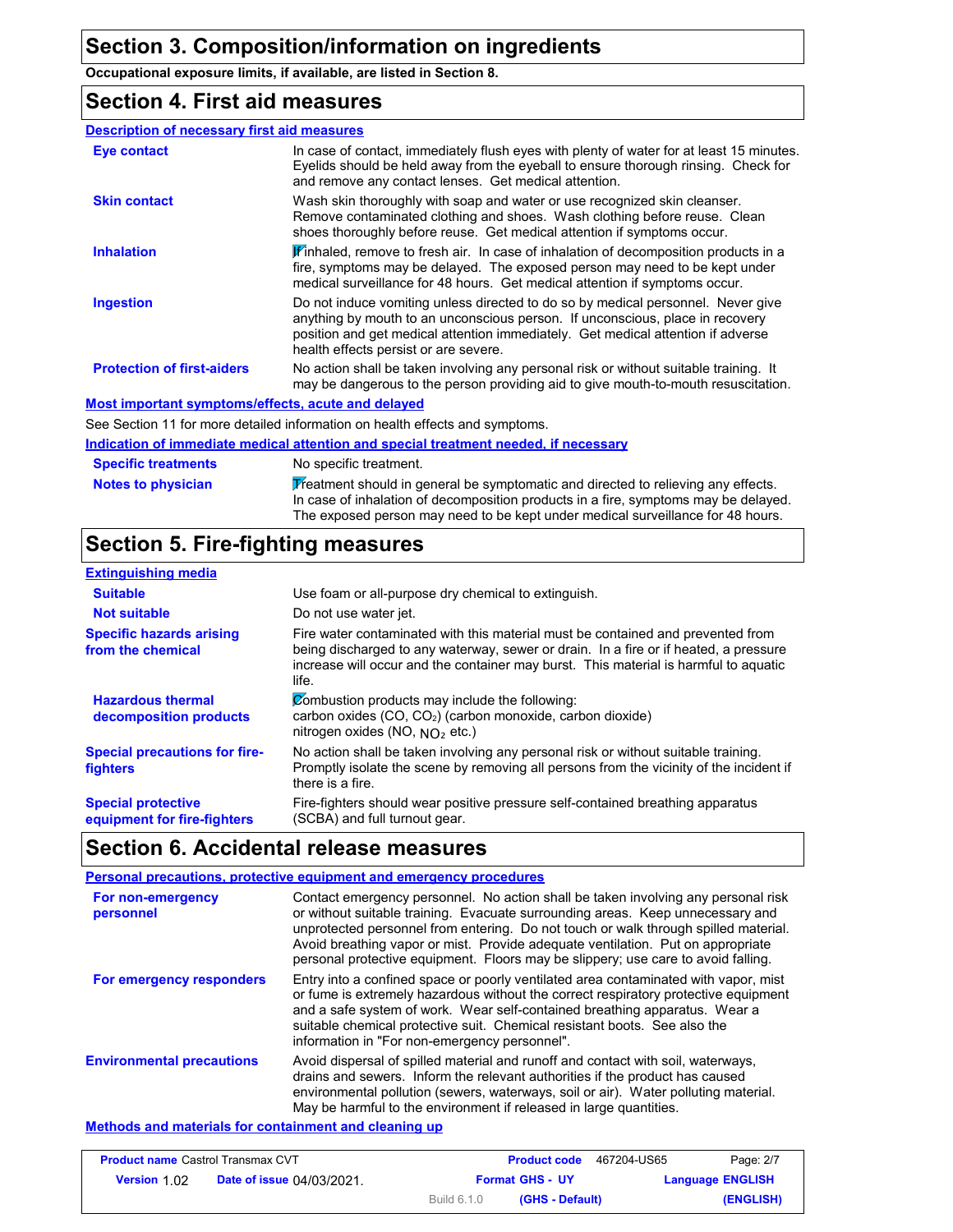| Section 6. Accidental release measures |                                                                                                                                                                                                                                                                                                                                                                                                                                                                                                                        |  |
|----------------------------------------|------------------------------------------------------------------------------------------------------------------------------------------------------------------------------------------------------------------------------------------------------------------------------------------------------------------------------------------------------------------------------------------------------------------------------------------------------------------------------------------------------------------------|--|
| <b>Small spill</b>                     | Stop leak if without risk. Move containers from spill area. Absorb with an inert<br>material and place in an appropriate waste disposal container. Dispose of via a<br>licensed waste disposal contractor.                                                                                                                                                                                                                                                                                                             |  |
| <b>Large spill</b>                     | Stop leak if without risk. Move containers from spill area. Approach release from<br>upwind. Prevent entry into sewers, water courses, basements or confined areas.<br>Contain and collect spillage with non-combustible, absorbent material e.g. sand,<br>earth, vermiculite or diatomaceous earth and place in container for disposal<br>according to local regulations. Contaminated absorbent material may pose the<br>same hazard as the spilled product. Dispose of via a licensed waste disposal<br>contractor. |  |

### **Section 7. Handling and storage**

| <b>Precautions for safe handling</b>             |                                                                                                                                                                                                                                                                                                                                                                                                                                                                                                                                                                                               |
|--------------------------------------------------|-----------------------------------------------------------------------------------------------------------------------------------------------------------------------------------------------------------------------------------------------------------------------------------------------------------------------------------------------------------------------------------------------------------------------------------------------------------------------------------------------------------------------------------------------------------------------------------------------|
| <b>Protective measures</b>                       | Put on appropriate personal protective equipment (see Section 8). Do not ingest.<br>Avoid contact with eyes, skin and clothing. Avoid breathing vapor or mist. Keep in<br>the original container or an approved alternative made from a compatible material.<br>kept tightly closed when not in use. Empty containers retain product residue and<br>can be hazardous. Do not reuse container. Avoid contact of spilled material and<br>runoff with soil and surface waterways.                                                                                                                |
| <b>Advice on general</b><br>occupational hygiene | Eating, drinking and smoking should be prohibited in areas where this material is<br>handled, stored and processed. Wash thoroughly after handling. Remove<br>contaminated clothing and protective equipment before entering eating areas. See<br>also Section 8 for additional information on hygiene measures.                                                                                                                                                                                                                                                                              |
| <b>Conditions for safe storage</b>               | Store in accordance with local regulations. Store in original container protected from<br>direct sunlight in a dry, cool and well-ventilated area, away from incompatible<br>materials (see Section 10) and food and drink. Keep container tightly closed and<br>sealed until ready for use. Store and use only in equipment/containers designed for<br>use with this product. Containers that have been opened must be carefully resealed<br>and kept upright to prevent leakage. Do not store in unlabeled containers. Use<br>appropriate containment to avoid environmental contamination. |
| <b>Not suitable</b>                              | Prolonged exposure to elevated temperature                                                                                                                                                                                                                                                                                                                                                                                                                                                                                                                                                    |

### **Section 8. Exposure controls/personal protection**

#### **Control parameters**

#### **Occupational exposure limits**

| <b>Ingredient name</b>                                               | <b>Exposure limits</b>                                                                                     |
|----------------------------------------------------------------------|------------------------------------------------------------------------------------------------------------|
| Distillates (petroleum), hydrotreated light paraffinic               | ACGIH TLV (United States, 3/2020).<br>TWA: 5 mg/m <sup>3</sup> 8 hours. Form: Inhalable<br>fraction        |
| Distillates (petroleum), hydrotreated heavy paraffinic               | <b>ACGIH TLV (United States, 3/2020).</b><br>TWA: 5 mg/m <sup>3</sup> 8 hours. Form: Inhalable<br>fraction |
| Lubricating oils (petroleum), C15-30, hydrotreated neutral oil-based | ACGIH TLV (United States, 3/2020).<br>TWA: 5 mg/m <sup>3</sup> 8 hours. Form: Inhalable<br>fraction        |
| Distillates (petroleum), hydrotreated light paraffinic               | ACGIH TLV (United States, 3/2020).<br>TWA: 5 mg/m <sup>3</sup> 8 hours. Form: Inhalable<br>fraction        |

While specific OELs for certain components may be shown in this section, other components may be present in any mist, vapor or dust produced. Therefore, the specific OELs may not be applicable to the product as a whole and are provided for guidance only.

**Recommended monitoring procedures**

If this product contains ingredients with exposure limits, personal, workplace atmosphere or biological monitoring may be required to determine the effectiveness of the ventilation or other control measures and/or the necessity to use respiratory protective equipment. Reference should be made to appropriate monitoring standards. Reference to national guidance documents for methods for the determination of hazardous substances will also be required.

| <b>Product name Castrol Transmax CVT</b> |                                  |                        | <b>Product code</b> | 467204-US65 | Page: 3/7               |
|------------------------------------------|----------------------------------|------------------------|---------------------|-------------|-------------------------|
| <b>Version 1.02</b>                      | <b>Date of issue 04/03/2021.</b> | <b>Format GHS - UY</b> |                     |             | <b>Language ENGLISH</b> |
|                                          |                                  | Build 6.1.0            | (GHS - Default)     |             | (ENGLISH)               |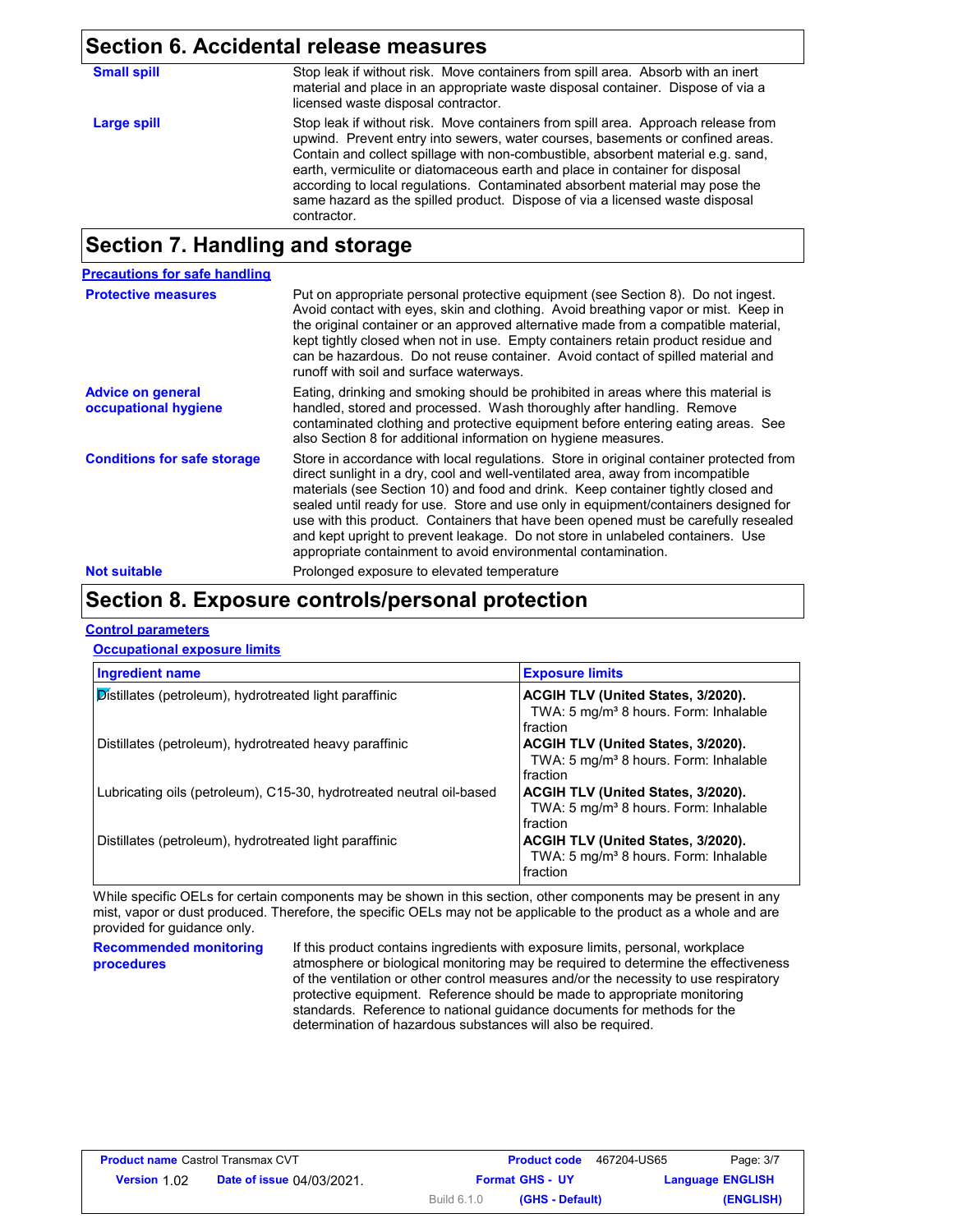## **Section 8. Exposure controls/personal protection**

| <b>Appropriate engineering</b><br>controls | Provide exhaust ventilation or other engineering controls to keep the relevant<br>airborne concentrations below their respective occupational exposure limits.<br>All activities involving chemicals should be assessed for their risks to health, to<br>ensure exposures are adequately controlled. Personal protective equipment should<br>only be considered after other forms of control measures (e.g. engineering controls)<br>have been suitably evaluated. Personal protective equipment should conform to<br>appropriate standards, be suitable for use, be kept in good condition and properly<br>maintained.<br>Your supplier of personal protective equipment should be consulted for advice on<br>selection and appropriate standards. For further information contact your national<br>organisation for standards.<br>The final choice of protective equipment will depend upon a risk assessment. It is<br>important to ensure that all items of personal protective equipment are compatible. |
|--------------------------------------------|---------------------------------------------------------------------------------------------------------------------------------------------------------------------------------------------------------------------------------------------------------------------------------------------------------------------------------------------------------------------------------------------------------------------------------------------------------------------------------------------------------------------------------------------------------------------------------------------------------------------------------------------------------------------------------------------------------------------------------------------------------------------------------------------------------------------------------------------------------------------------------------------------------------------------------------------------------------------------------------------------------------|
| <b>Environmental exposure</b><br>controls  | Emissions from ventilation or work process equipment should be checked to ensure<br>they comply with the requirements of environmental protection legislation. In some<br>cases, fume scrubbers, filters or engineering modifications to the process equipment<br>will be necessary to reduce emissions to acceptable levels.                                                                                                                                                                                                                                                                                                                                                                                                                                                                                                                                                                                                                                                                                 |
| <b>Individual protection measures</b>      |                                                                                                                                                                                                                                                                                                                                                                                                                                                                                                                                                                                                                                                                                                                                                                                                                                                                                                                                                                                                               |
| <b>Hygiene measures</b>                    | Wash hands, forearms and face thoroughly after handling chemical products, before<br>eating, smoking and using the lavatory and at the end of the working period.<br>Appropriate techniques should be used to remove potentially contaminated clothing.<br>Wash contaminated clothing before reusing. Ensure that eyewash stations and<br>safety showers are close to the workstation location.                                                                                                                                                                                                                                                                                                                                                                                                                                                                                                                                                                                                               |
| <b>Eye protection</b>                      | Safety glasses with side shields.                                                                                                                                                                                                                                                                                                                                                                                                                                                                                                                                                                                                                                                                                                                                                                                                                                                                                                                                                                             |
| <b>Skin protection</b>                     |                                                                                                                                                                                                                                                                                                                                                                                                                                                                                                                                                                                                                                                                                                                                                                                                                                                                                                                                                                                                               |
| <b>Hand protection</b>                     | Wear protective gloves if prolonged or repeated contact is likely. Wear chemical<br>resistant gloves. Recommended: Nitrile gloves. The correct choice of protective<br>gloves depends upon the chemicals being handled, the conditions of work and use,<br>and the condition of the gloves (even the best chemically resistant glove will break<br>down after repeated chemical exposures). Most gloves provide only a short time of<br>protection before they must be discarded and replaced. Because specific work<br>environments and material handling practices vary, safety procedures should be<br>developed for each intended application. Gloves should therefore be chosen in<br>consultation with the supplier/manufacturer and with a full assessment of the<br>working conditions.                                                                                                                                                                                                               |
| <b>Skin protection</b>                     | Use of protective clothing is good industrial practice.<br>Personal protective equipment for the body should be selected based on the task<br>being performed and the risks involved and should be approved by a specialist<br>before handling this product.<br>Cotton or polyester/cotton overalls will only provide protection against light<br>superficial contamination that will not soak through to the skin. Overalls should be<br>laundered on a regular basis. When the risk of skin exposure is high (e.g. when<br>cleaning up spillages or if there is a risk of splashing) then chemical resistant aprons<br>and/or impervious chemical suits and boots will be required.                                                                                                                                                                                                                                                                                                                         |
| <b>Other skin protection</b>               | Appropriate footwear and any additional skin protection measures should be<br>selected based on the task being performed and the risks involved and should be<br>approved by a specialist before handling this product.                                                                                                                                                                                                                                                                                                                                                                                                                                                                                                                                                                                                                                                                                                                                                                                       |
| <b>Respiratory protection</b>              | In case of insufficient ventilation, wear suitable respiratory equipment.<br>The correct choice of respiratory protection depends upon the chemicals being<br>handled, the conditions of work and use, and the condition of the respiratory<br>equipment. Safety procedures should be developed for each intended application.<br>Respiratory protection equipment should therefore be chosen in consultation with<br>the supplier/manufacturer and with a full assessment of the working conditions.                                                                                                                                                                                                                                                                                                                                                                                                                                                                                                         |

# **Section 9. Physical and chemical properties**

| <b>Appearance</b>                        |                           |             |                        |             |                         |
|------------------------------------------|---------------------------|-------------|------------------------|-------------|-------------------------|
| <b>Physical state</b>                    | Liquid.                   |             |                        |             |                         |
| <b>Color</b>                             | Red.                      |             |                        |             |                         |
| Odor                                     | Not available.            |             |                        |             |                         |
| <b>Odor threshold</b>                    | Not available.            |             |                        |             |                         |
| pH                                       | Not available.            |             |                        |             |                         |
| <b>Melting point</b>                     | Not available.            |             |                        |             |                         |
| <b>Boiling point</b>                     | Not available.            |             |                        |             |                         |
| <b>Drop Point</b>                        | Not available.            |             |                        |             |                         |
| <b>Product name Castrol Transmax CVT</b> |                           |             | <b>Product code</b>    | 467204-US65 | Page: 4/7               |
| Version 1.02                             | Date of issue 04/03/2021. |             | <b>Format GHS - UY</b> |             | <b>Language ENGLISH</b> |
|                                          |                           | Build 6.1.0 | (GHS - Default)        |             | (ENGLISH)               |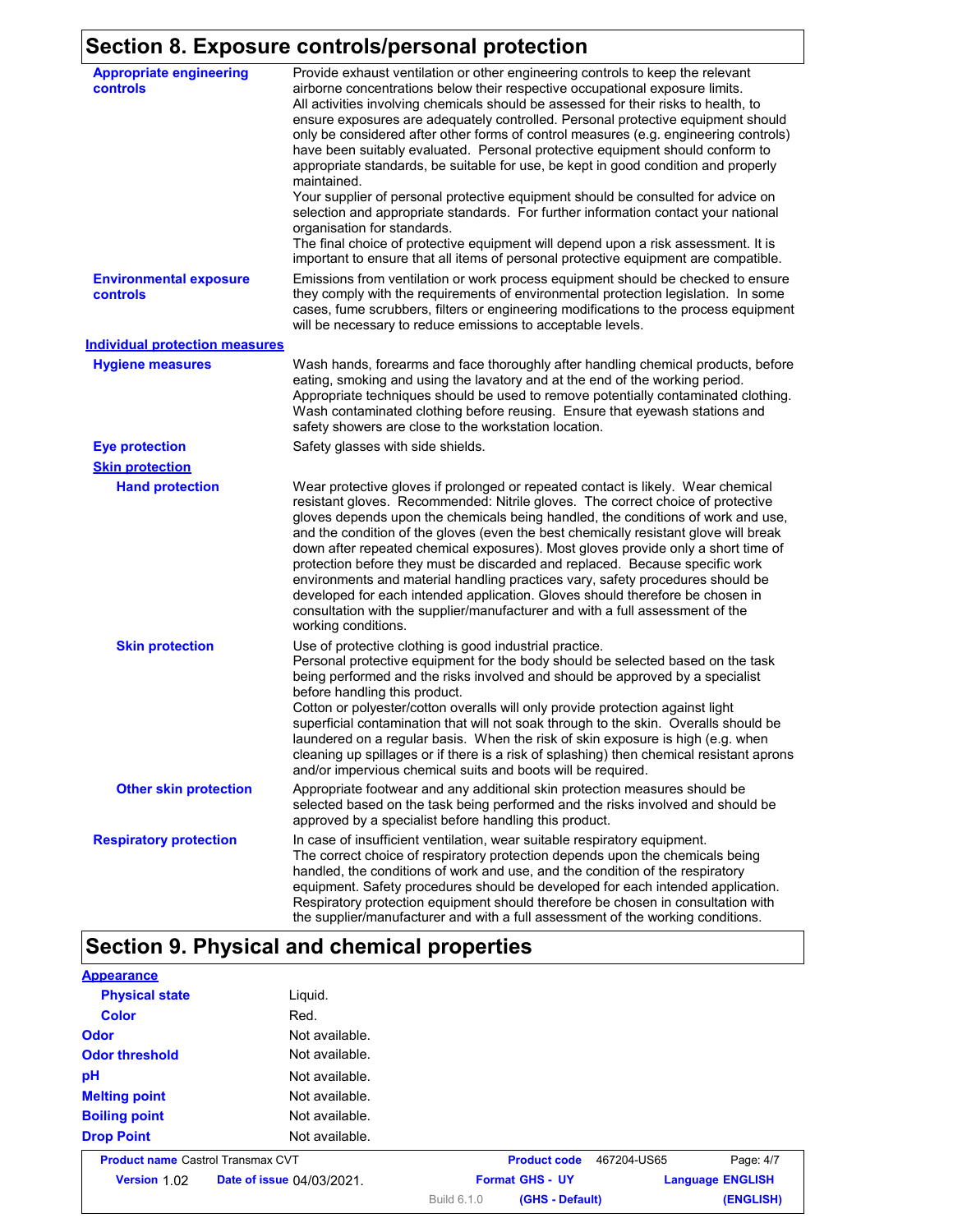### **Section 9. Physical and chemical properties**

| <b>Pour point</b>                                 | -51 $^{\circ}$ C                                                                                                                                    |
|---------------------------------------------------|-----------------------------------------------------------------------------------------------------------------------------------------------------|
| <b>Flash point</b>                                | Open cup: >160°C (>320°F) [Cleveland.]                                                                                                              |
| <b>Evaporation rate</b>                           | Not available.                                                                                                                                      |
| <b>Flammability (solid, gas)</b>                  | Not applicable. Based on - Physical state                                                                                                           |
| Lower and upper explosive<br>(flammable) limits   | Not available.                                                                                                                                      |
| <b>Vapor pressure</b>                             | Not available.                                                                                                                                      |
| <b>Vapor density</b>                              | Not available.                                                                                                                                      |
| <b>Relative density</b>                           | Not available.                                                                                                                                      |
| <b>Density</b>                                    | $<$ 1000 kg/m <sup>3</sup> (<1 g/cm <sup>3</sup> ) at 15 <sup>°</sup> C                                                                             |
| <b>Solubility</b>                                 | insoluble in water.                                                                                                                                 |
| <b>Partition coefficient: n-</b><br>octanol/water | Not available.                                                                                                                                      |
| <b>Auto-ignition temperature</b>                  | Not available.                                                                                                                                      |
| <b>Decomposition temperature</b>                  | Not available.                                                                                                                                      |
| <b>Viscosity</b>                                  | Kinematic: 32.1 to 36 mm <sup>2</sup> /s (32.1 to 36 cSt) at 40 $^{\circ}$ C<br>Kinematic: 6.8 to 7.4 mm <sup>2</sup> /s (6.8 to 7.4 cSt) at 100 °C |

### **Section 10. Stability and reactivity**

| <b>Reactivity</b>                                   | No specific test data available for this product. Refer to Conditions to avoid and<br>Incompatible materials for additional information.                                |
|-----------------------------------------------------|-------------------------------------------------------------------------------------------------------------------------------------------------------------------------|
| <b>Chemical stability</b>                           | The product is stable.                                                                                                                                                  |
| <b>Possibility of hazardous</b><br><b>reactions</b> | Under normal conditions of storage and use, hazardous reactions will not occur.<br>Under normal conditions of storage and use, hazardous polymerization will not occur. |
| <b>Conditions to avoid</b>                          | Avoid all possible sources of ignition (spark or flame).                                                                                                                |
| <b>Incompatible materials</b>                       | Reactive or incompatible with the following materials: oxidizing materials.                                                                                             |
| <b>Hazardous decomposition</b><br>products          | Under normal conditions of storage and use, hazardous decomposition products<br>should not be produced.                                                                 |

#### **Section 11. Toxicological information**

#### **Information on toxicological effects Specific target organ toxicity (repeated exposure) Aspiration hazard** Distillates (petroleum), hydrotreated light paraffinic ASPIRATION HAZARD - Category 1 Lubricating oils (petroleum), C15-30, hydrotreated neutral oil-based ASPIRATION HAZARD - Category 1 **Information on the likely routes of exposure Inhalation** Exposure to decomposition products may cause a health hazard. Serious effects may be delayed following exposure. **Ingestion** No known significant effects or critical hazards. **Skin contact** Defatting to the skin. May cause skin dryness and irritation. **Eye contact** No known significant effects or critical hazards. **Symptoms related to the physical, chemical and toxicological characteristics Skin contact Ingestion Inhalation** May be harmful by inhalation if exposure to vapor, mists or fumes resulting from thermal decomposition products occurs. No specific data. Adverse symptoms may include the following: irritation dryness cracking **Eye contact** No specific data. Routes of entry anticipated: Dermal, Inhalation. **Potential acute health effects Name Category** 2-(2-heptadec-8-enyl-2-imidazolin-1-yl)ethanol Category 2 oral digestive system, thymus **Route of exposure Target organs Product name** Castrol Transmax CVT **Product code** 467204-US65 Page: 5/7 467204-US65 **ENGLISH**

**Date of issue Version Format GHS - UY Language** 1.02 04/03/2021.

Build 6.1.0

**(GHS - Default) (ENGLISH)**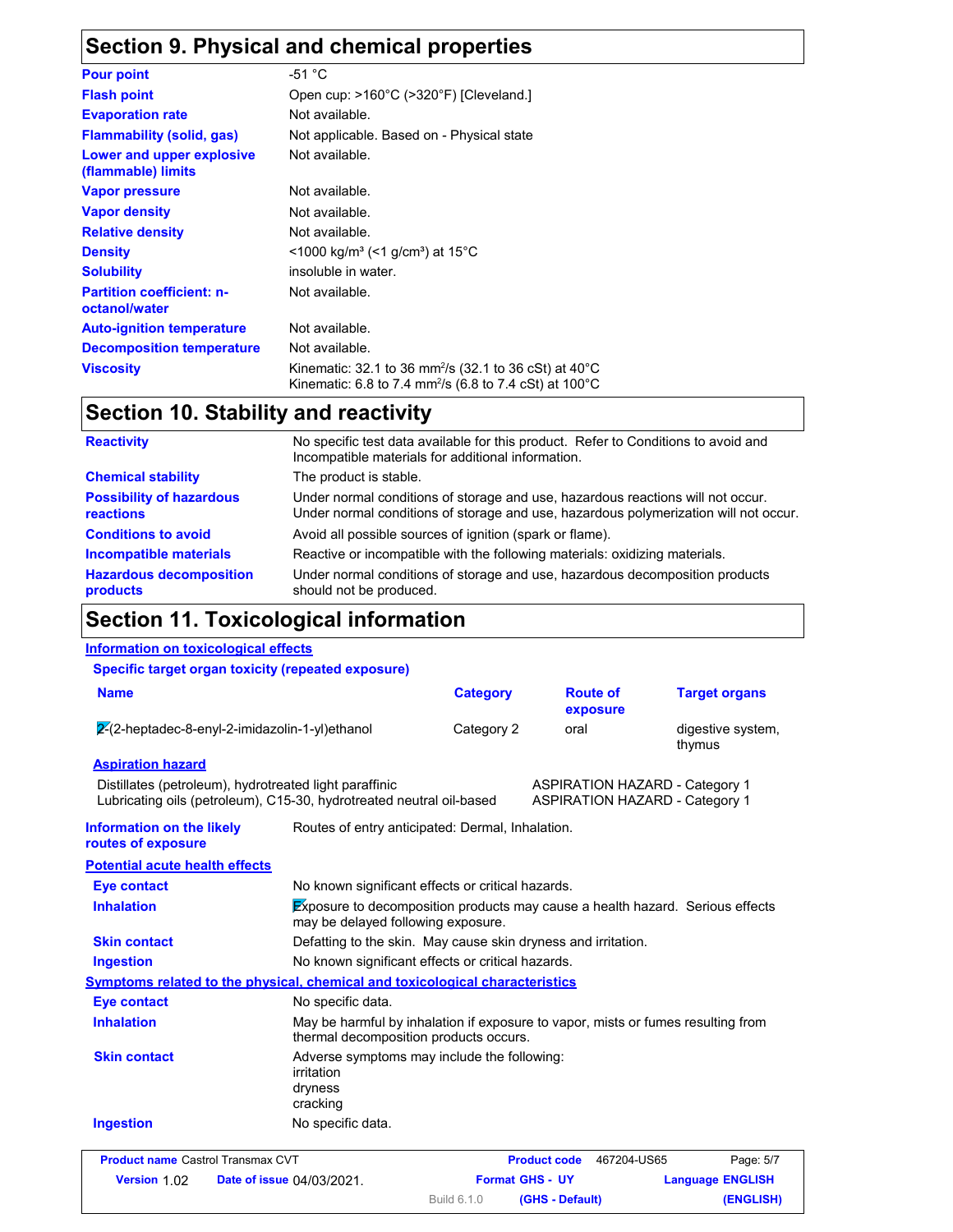## **Section 11. Toxicological information**

|                                         | Delayed and immediate effects and also chronic effects from short and long term exposure                 |
|-----------------------------------------|----------------------------------------------------------------------------------------------------------|
| Eye contact                             | Potential risk of transient stinging or redness if accidental eye contact occurs.                        |
| <b>Skin contact</b>                     | Prolonged or repeated contact can defat the skin and lead to irritation, cracking and/<br>or dermatitis. |
| <b>Ingestion</b>                        | Ingestion of large quantities may cause nausea and diarrhea.                                             |
| <b>Potential chronic health effects</b> |                                                                                                          |
| <b>General</b>                          | No known significant effects or critical hazards.                                                        |
| <b>Carcinogenicity</b>                  | No known significant effects or critical hazards.                                                        |
| <b>Mutagenicity</b>                     | No known significant effects or critical hazards.                                                        |
| <b>Teratogenicity</b>                   | No known significant effects or critical hazards.                                                        |
| <b>Developmental effects</b>            | No known significant effects or critical hazards.                                                        |
| <b>Fertility effects</b>                | No known significant effects or critical hazards.                                                        |

### **Section 12. Ecological information**

| <b>Environmental effects</b>                   | This material is harmful to aquatic life.                                                                                 |
|------------------------------------------------|---------------------------------------------------------------------------------------------------------------------------|
| <b>Persistence and</b><br><b>degradability</b> |                                                                                                                           |
| Expected to be biodegradable.                  |                                                                                                                           |
| <b>Bioaccumulative potential</b>               |                                                                                                                           |
|                                                | This product is not expected to bioaccumulate through food chains in the environment.                                     |
| <b>Mobility</b>                                | Spillages may penetrate the soil causing ground water contamination.                                                      |
| <b>Other adverse effects</b>                   | No known significant effects or critical hazards.                                                                         |
| <b>Other ecological information</b>            | Spills may form a film on water surfaces causing physical damage to organisms.<br>Oxygen transfer could also be impaired. |

### **Section 13. Disposal considerations**

**Disposal methods** The generation of waste should be avoided or minimized wherever possible. Significant quantities of waste product residues should not be disposed of via the foul sewer but processed in a suitable effluent treatment plant. Dispose of surplus and non-recyclable products via a licensed waste disposal contractor. Disposal of this product, solutions and any by-products should at all times comply with the requirements of environmental protection and waste disposal legislation and any regional local authority requirements. Waste packaging should be recycled. Incineration or landfill should only be considered when recycling is not feasible. This material and its container must be disposed of in a safe way. Care should be taken when handling emptied containers that have not been cleaned or rinsed out. Empty containers or liners may retain some product residues. Avoid dispersal of spilled material and runoff and contact with soil, waterways, drains and sewers.

| <b>Section 14. Transport information</b> |                          |                          |  |
|------------------------------------------|--------------------------|--------------------------|--|
|                                          | <b>IMDG</b>              | <b>IATA</b>              |  |
| <b>UN number</b>                         | Not regulated.           | Not regulated.           |  |
| <b>UN proper</b><br>shipping name        | $\overline{\phantom{0}}$ |                          |  |
| <b>Transport hazard</b><br>class(es)     | $\overline{\phantom{0}}$ | -                        |  |
| <b>Packing group</b>                     | -                        | $\overline{\phantom{a}}$ |  |
| <b>Environmental</b><br>hazards          | No.                      | No.                      |  |
| <b>Additional</b><br>information         |                          |                          |  |

**Special precautions for user** Not available.

| <b>Product name Castrol Transmax CVT</b> |                                  |                        | <b>Product code</b> | 467204-US65 | Page: 6/7               |
|------------------------------------------|----------------------------------|------------------------|---------------------|-------------|-------------------------|
| <b>Version 1.02</b>                      | <b>Date of issue 04/03/2021.</b> | <b>Format GHS - UY</b> |                     |             | <b>Language ENGLISH</b> |
|                                          |                                  | <b>Build 6.1.0</b>     | (GHS - Default)     |             | (ENGLISH)               |